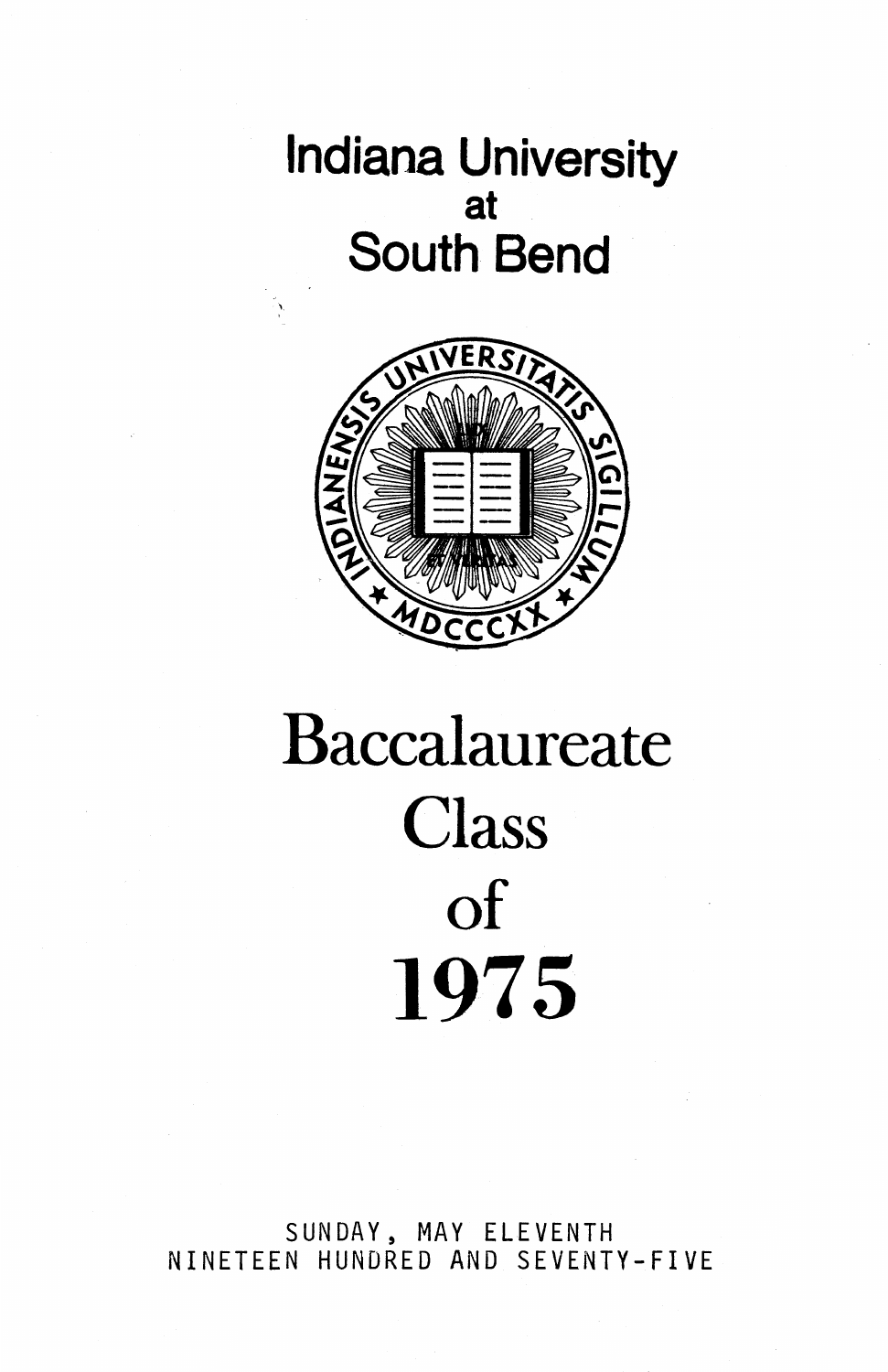#### INDIANA UNIVERSITY AT SOUTH BEND

### BACCALAUREATE PROGRAM

May Eleventh, Nineteen Hundred Seventy-Five

Three-thirty O'Clock

Dr. Robert A. Dubick, Presiding Dean of Student Services

Invocation ................ Reverend Ralph Ringenberg Faith Chapel Missionary Church South Bend, Indiana

Interlude .................... The String Quartet Karl Reinarz, Violin<br>Kathe Cullinane, Violin Delores Wilson, Viola<br>Emily Germano, Cello

Op. I8, No. 4 . . . Beethoven<br>2nd Movement: Andante – Scherzoso – Quasi – Allegretto

Litany • . ...... . Dr. Dub i ck (Words are printed on the opposite page)

Address . . . . . . . . . . . . . . . . . Dr. Albert J. Beutler President, Bethel College

Benediction . . . . . . . . . . . . . Reverend Lawrence A. Kramer Saint Vincent De Paul Parrish Elkhart, Indiana

(A short reception in the Courtyard wi II follow- everyone welcome)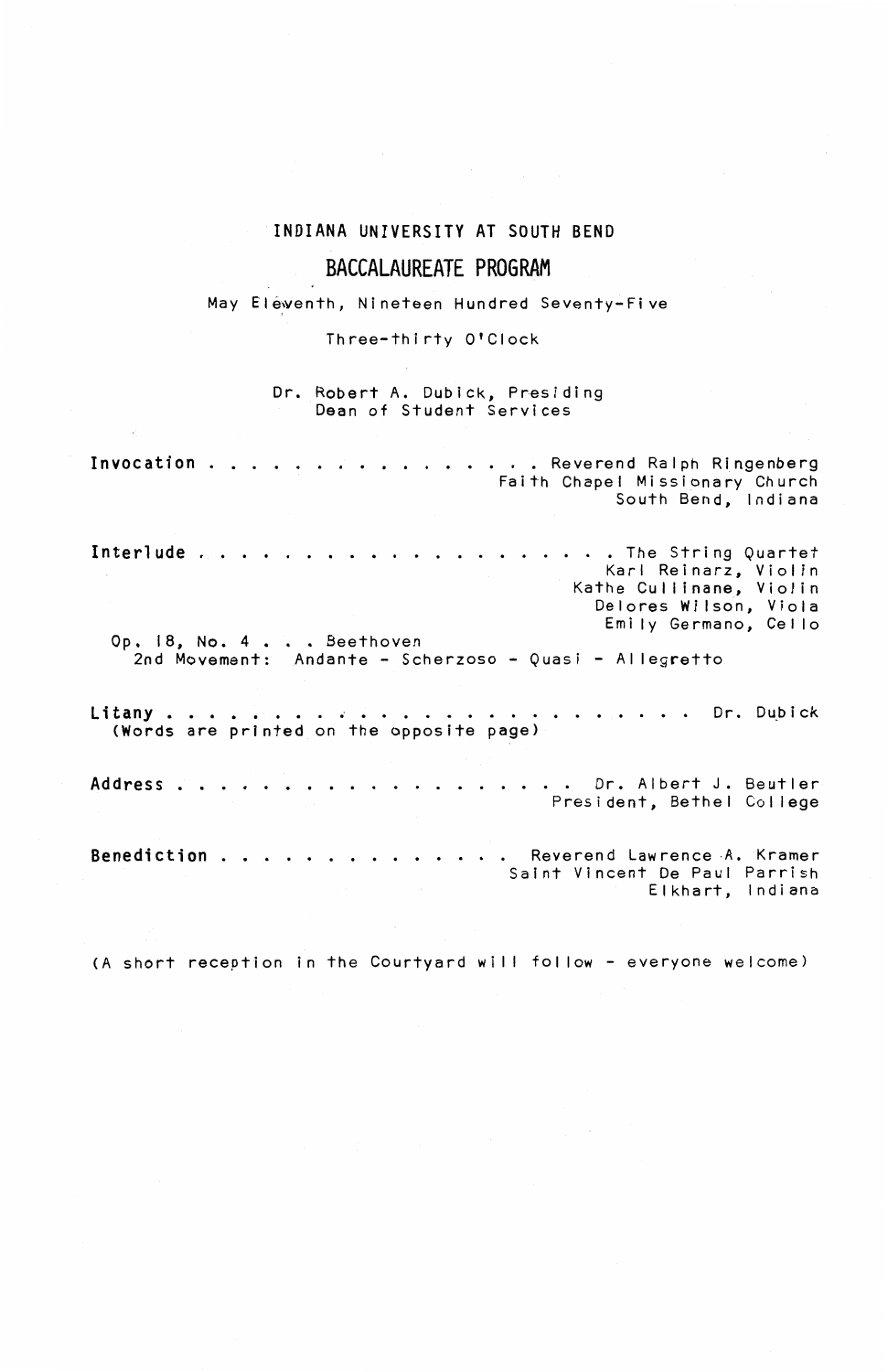#### LITANY

(The audience will respond with the underlined sections)

Almighty God, we give Thee most hearty thanks for the vision, the devotion to learning, the patience, and the industry of those men who made possible the establishment of this University to be a center of learning in the wilderness.

We give thanks to Thee, good Lord.

For the generations of teachers and scholars who have devoted their lives to the inculcation of sound learning and good manners and who have made this University to grow and develop into a great institution.

We thank Thee, good Lord.

For the thousands of students who have gone out from this University to give service, sometimes humble, sometimes exalted, to their communities to this nation, and to the world,

We thank Thee, good Lord.

For the members of this class, with all their hopes and aspirations, now about to graduate to assume their new duties as full citizens in a turbulent and challenging world,

We thank Thee, good Lord.

For all the parents and friends whose interest and encouragement and support and sacrifice have made possible this period of study and learning,

For these and all Thy many blessings, we give Thee thanks, <u>O</u> Lord.

We pray Thee to keep us from false pride and arrogance, remembering always that our knowledge is slight in comparison to the vastness of Thy wisdom and wide range of Thy universe.

We beseech Thee, good Lord.

We pray Thee that we all, and not l~ast this graduating class, may be filled with the sense of obligation to use our learning, not for selfish and narrow purposes, but for the service of mankind and<br>for the development of greater wisdom and truer understanding of mankind<br>and this world in which we live.

We beseech Thee, good Lord.